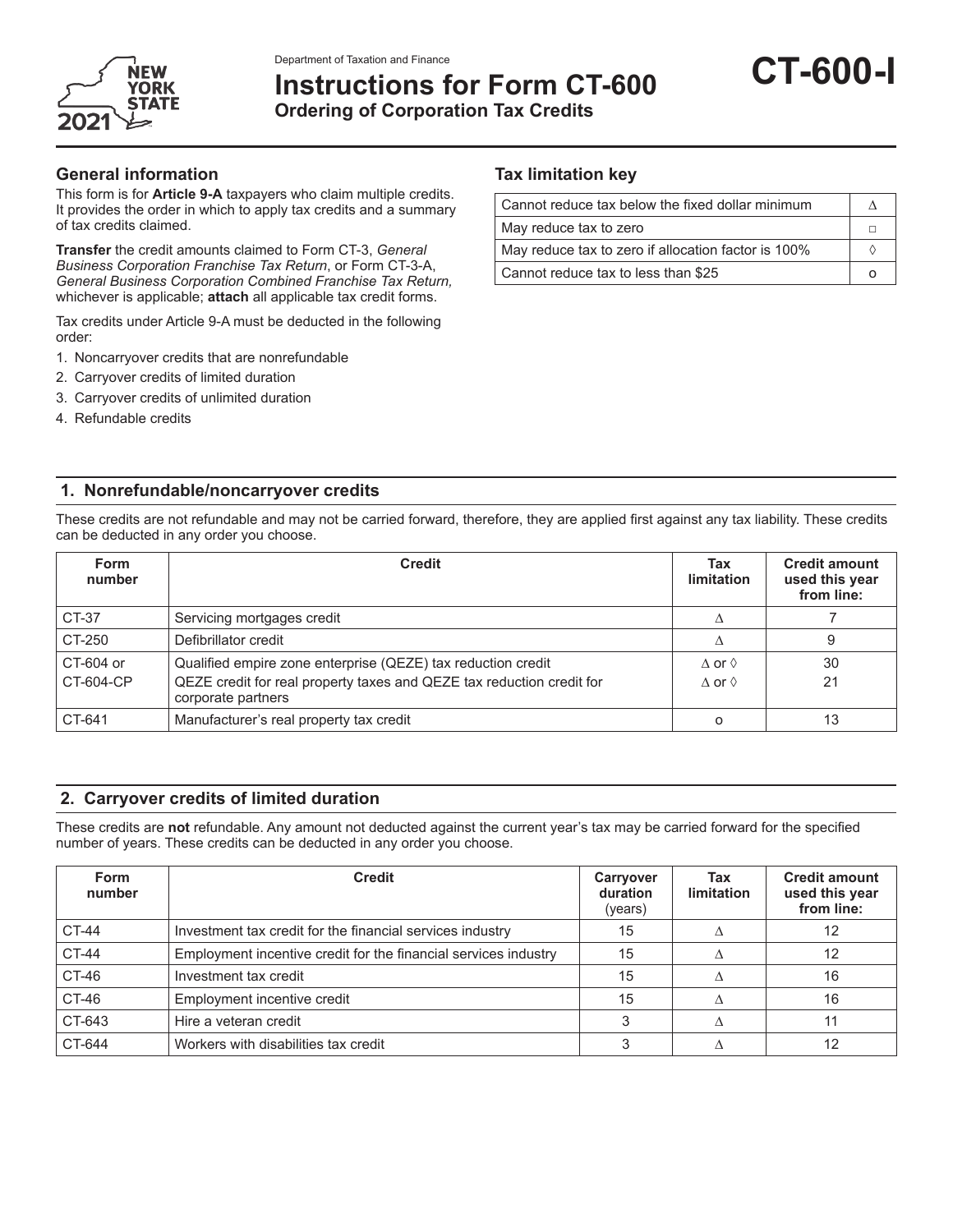#### **3. Carryover credits of unlimited duration**

These credits are **not** refundable. Any amount not deducted against the current year's tax may be carried forward. These credits can be deducted in any order you choose.

| Form<br>number | <b>Credit</b>                                                                              | Tax<br>limitation | <b>Credit amount</b><br>used this year<br>from line: |
|----------------|--------------------------------------------------------------------------------------------|-------------------|------------------------------------------------------|
| $CT-40$        | Alternative fuels credit                                                                   | Λ                 | 13                                                   |
| CT-41          | Employment of persons with disabilities credit                                             | Λ                 | 18                                                   |
| CT-43          | Special additional mortgage recording tax credit                                           | Λ                 | 9                                                    |
| CT-236         | Credit for taxicabs and livery service vehicles accessible to persons with<br>disabilities | Λ                 | 13                                                   |
| CT-238         | Rehabilitation of historic properties credit                                               | $\wedge$          | 13                                                   |
| CT-239         | Credit for taxicabs and livery service vehicles accessible to persons with<br>disabilities | $\Box$            | 5                                                    |
| CT-249         | Long-term care insurance credit                                                            | $\wedge$          | 11                                                   |
| CT-501         | Temporary deferral nonrefundable payout credit                                             | Λ                 | $\overline{7}$                                       |
| CT-601         | EZ and ZEA wage tax credit                                                                 | Δ                 | 10                                                   |
| CT-602         | EZ capital tax credit                                                                      | Δ                 | 9                                                    |
| CT-603         | FZ investment tax credit                                                                   | Λ                 | $13 - \text{col } B$                                 |
| CT-603         | EZ employment incentive credit                                                             | Λ                 | $13 - \text{col } A$                                 |
| CT-605         | EZ investment tax credit for the financial services industry                               | Δ                 | $12 - \text{col } B$                                 |
| CT-605         | EZ employment incentive credit for the financial services industry                         | Λ                 | $12 - \text{col } A$                                 |
| CT-637         | Alternative fuels and electric vehicle recharging property credit                          | Λ                 | 13                                                   |
| DTF-622        | QETC capital tax credit                                                                    | Λ                 | 29                                                   |
| <b>DTF-624</b> | Low-income housing credit                                                                  | Δ                 | 17                                                   |
| DTF-630        | Green building credit                                                                      | Δ                 | $\overline{7}$                                       |

#### **4. Refundable credits**

These credits are refundable and include refundable credits for certain qualified businesses. These refundable credits, not deducted against the current year's tax, may be refunded or applied as an overpayment against next year's tax. These refundable credits can be deducted in any order you choose.

| <b>Form</b><br>number | <b>Credit</b>                                                                 | Tax<br><b>limitation</b> | <b>Credit</b><br>amount<br>used this<br>year from<br>line: | <b>Credit</b><br>amount<br>to be<br>refunded<br>from line: | <b>Credit amount</b><br>applied as<br>overpayment<br>from line: |
|-----------------------|-------------------------------------------------------------------------------|--------------------------|------------------------------------------------------------|------------------------------------------------------------|-----------------------------------------------------------------|
| CT-43                 | Special additional mortgage recording tax credit for<br>residential mortgages | $\wedge$                 | 9                                                          | 13                                                         | 14                                                              |
| CT-46                 | Investment tax credit for new businesses only                                 | $\Lambda$                | 16                                                         | 18 <sub>b</sub>                                            | 18 <sub>c</sub>                                                 |
| CT-47                 | Farmers' school tax credit                                                    | $\wedge$                 | 27                                                         | 30                                                         | 31                                                              |
| CT-238                | Rehabilitation of historic properties credit                                  | Δ                        | 13                                                         | 16                                                         | 17                                                              |
| CT-241                | Clean heating fuel credit                                                     | Λ                        | 9                                                          | 11                                                         | 12                                                              |
| CT-242                | Conservation easement tax credit                                              | Δ                        | 10                                                         | 12                                                         | 13                                                              |
| CT-246                | Empire State commercial production credit                                     | Δ                        | 11                                                         | 16                                                         | 17                                                              |
| CT-248                | Empire State film production credit                                           | Δ                        | 11                                                         | 13                                                         | 14                                                              |
| CT-261                | Empire State film post-production credit                                      | Л                        | 11                                                         | 16                                                         | 17                                                              |
| CT-603                | EZ investment tax credit for certain qualified<br>businesses only             | Δ                        | $13 - \text{col } B$                                       | 18 <sub>b</sub>                                            | 18 <sub>c</sub>                                                 |